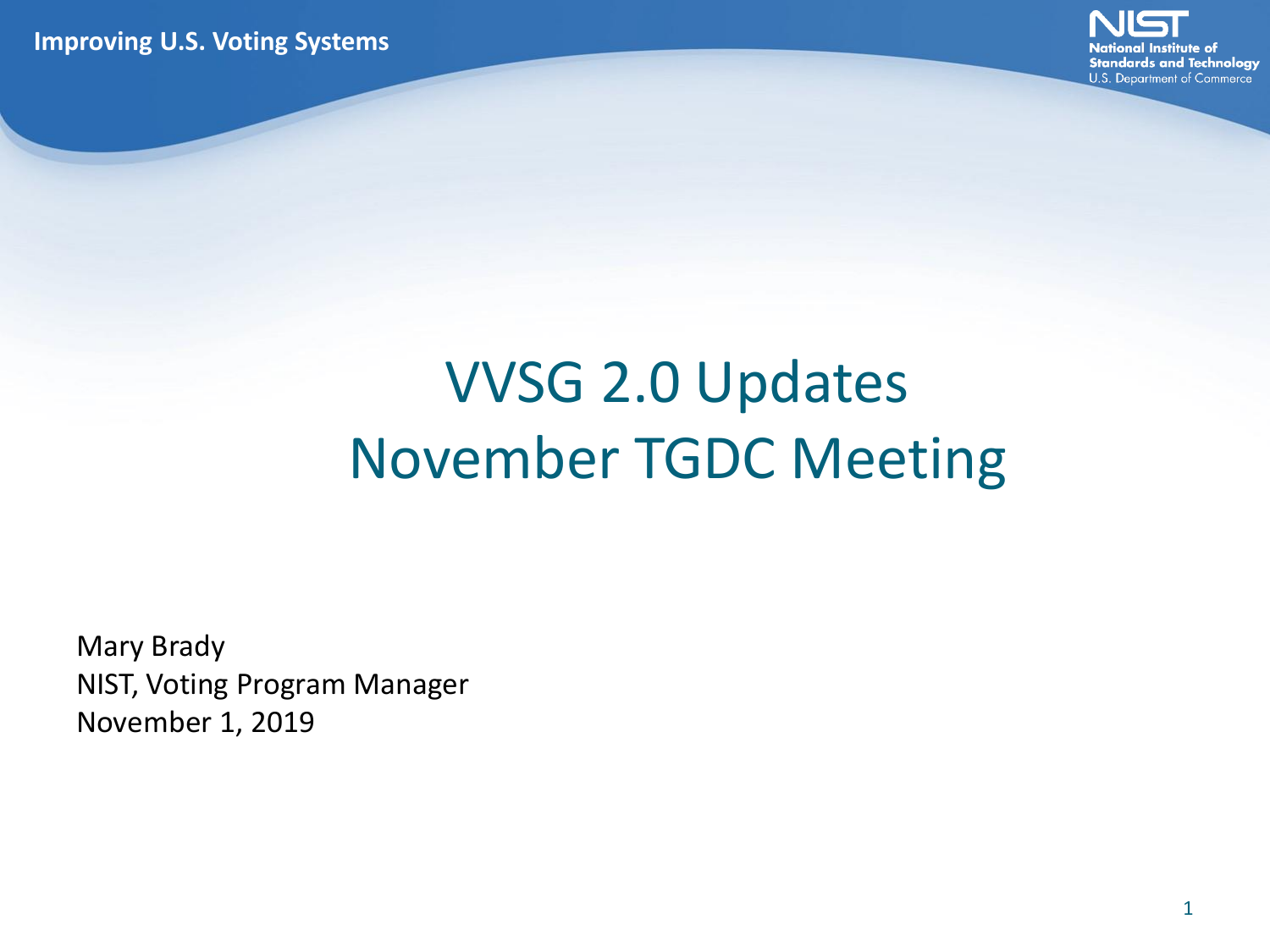- **Included new baseline E2E Verifiable requirements** that prepare for future E2E verifiable voting systems, which provide software independence and transparency
- Require **no wireless or internet capabilities** to limit the attack surface and protect the integrity of the election results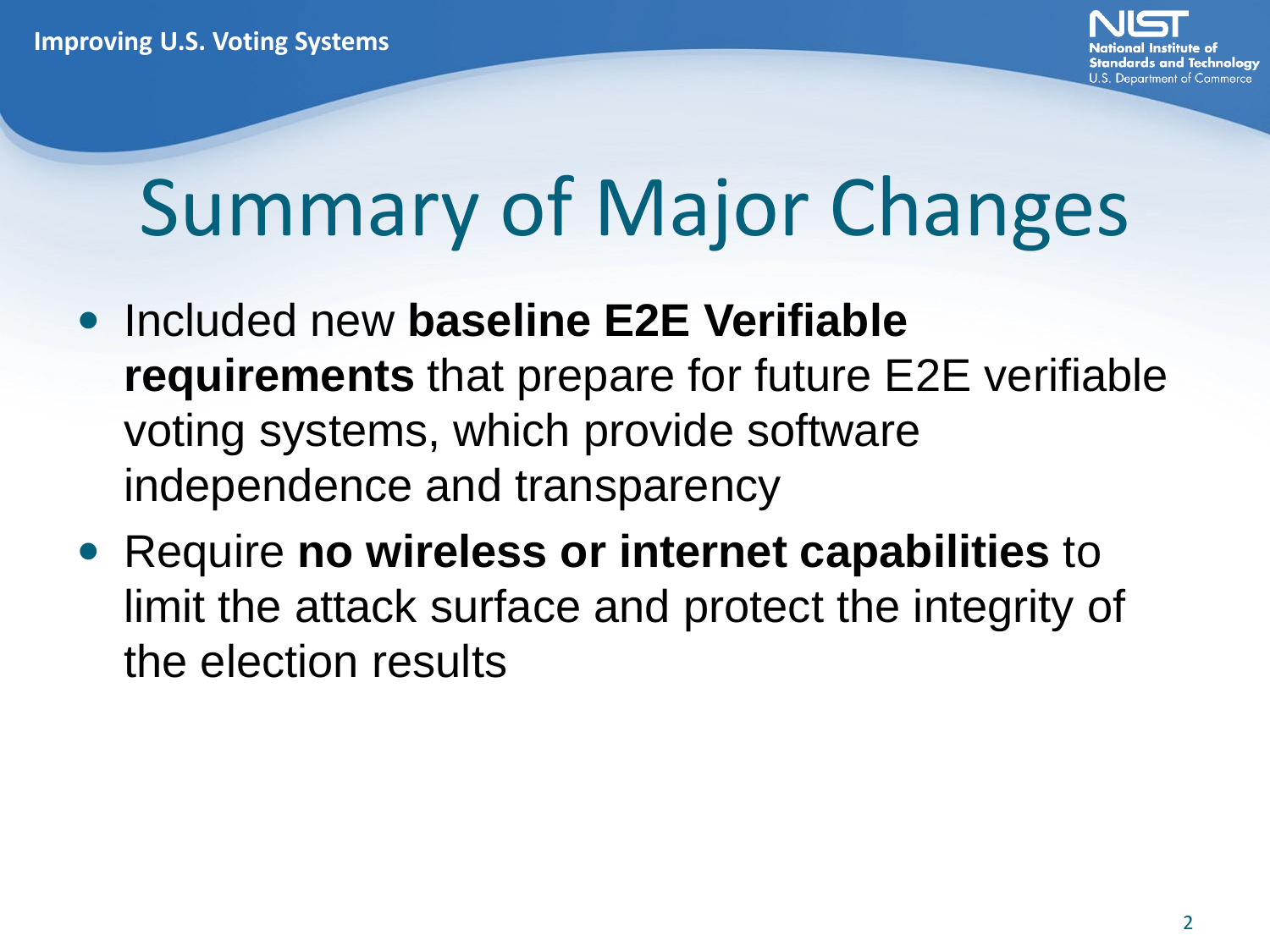- Require the voting system follow specific guidance of **best practices for password complexity and random number generation**
- To preserve software independence, require the voting system be **unable to print in the ballot selection area** after a voter casts their ballot
- Require the voting system is configured to **prevent the deletion of logs** to preserve log integrity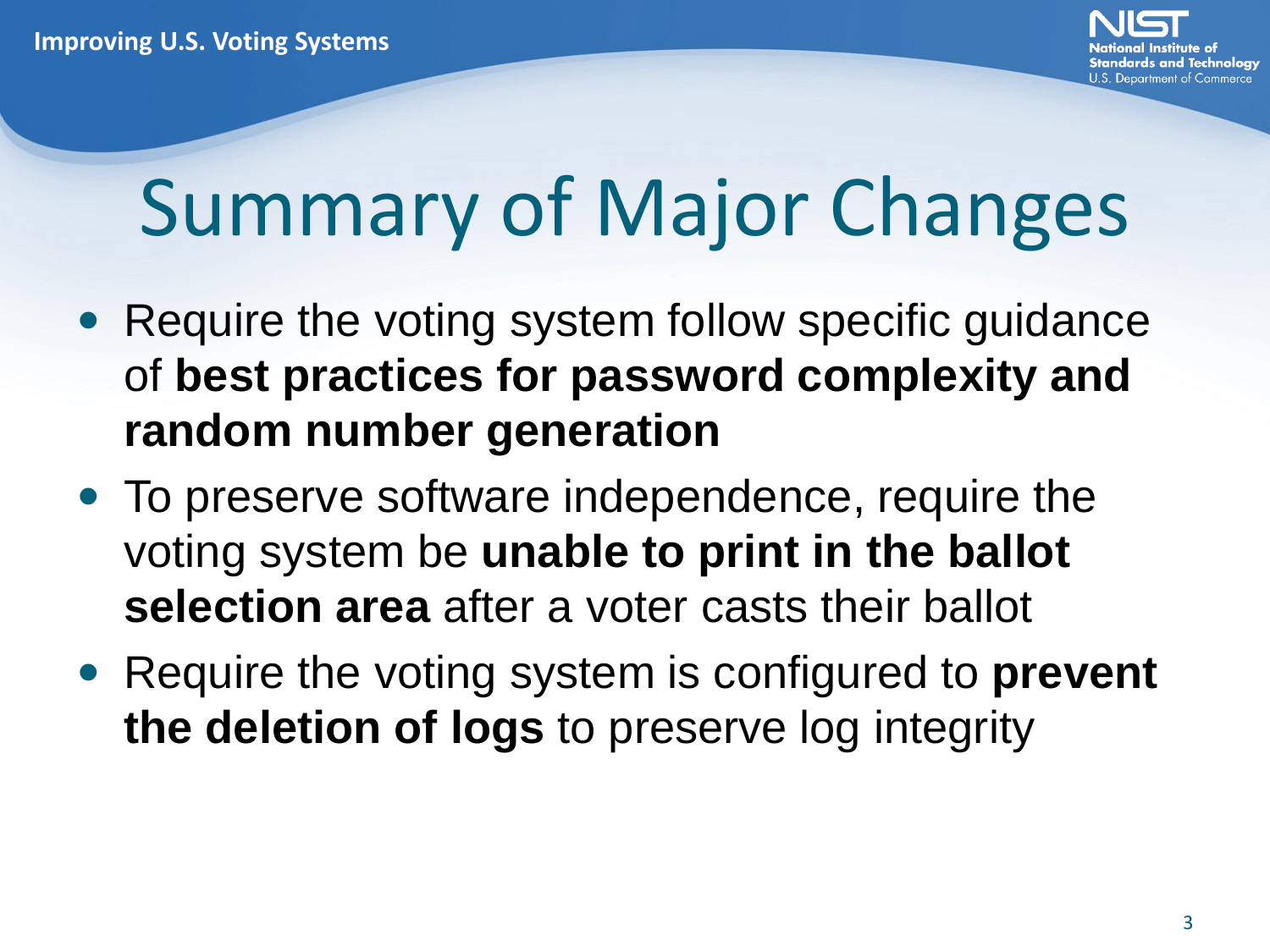- Require that **barcodes use a public standard** and that **packing of barcoded data is publicly documented**
- **Require MIL-STD-810H, with some additional** instructions for applicability to voting systems; identified path forward to **study dust contamination**  issues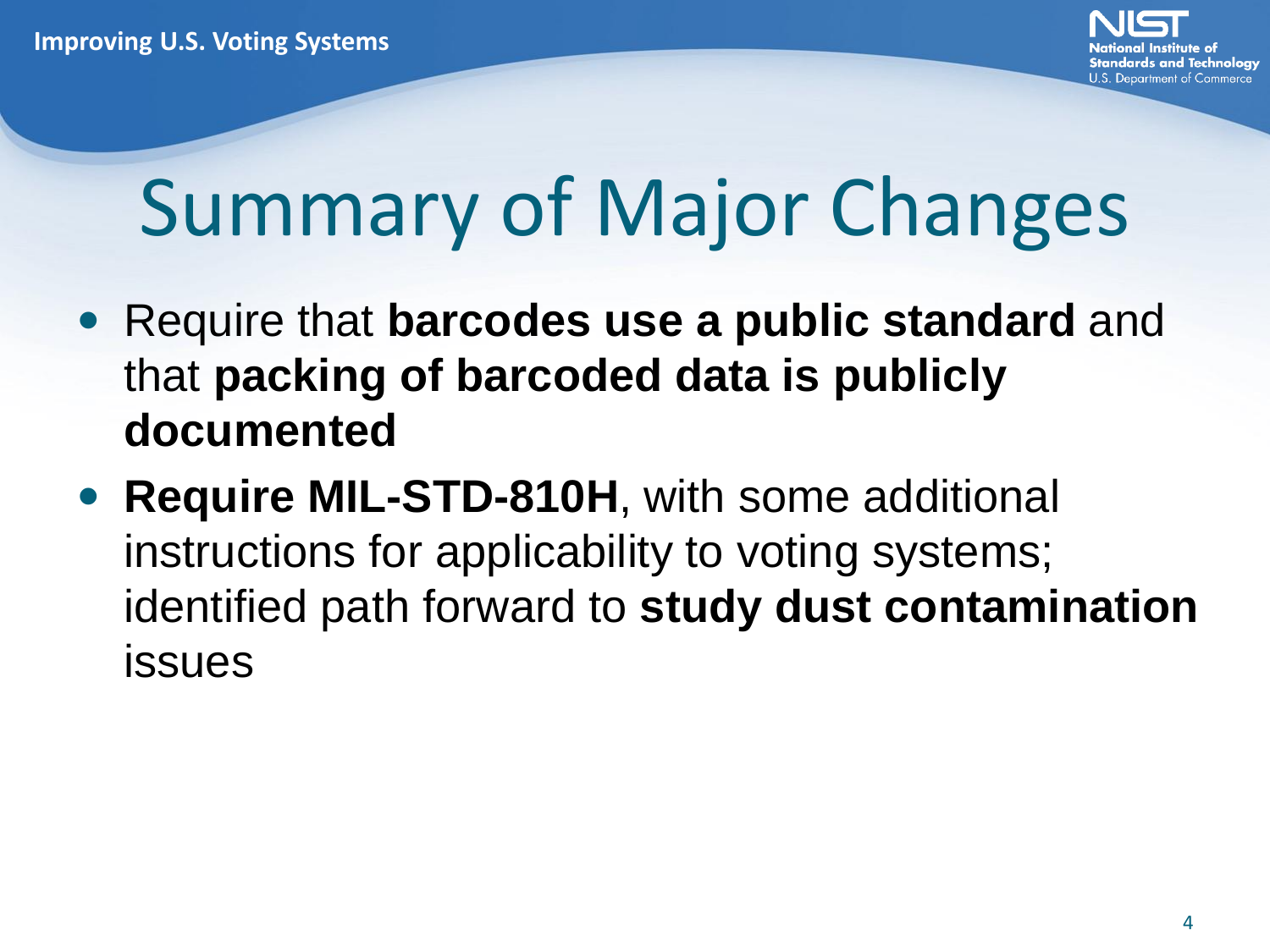- Revised Requirement 5.1-A wording and discussion to **clarify intended meaning of "voting method"**  at a higher level and use of a **combination of "interaction modes"** in context.
- Clarified that any features voters use for verification after casting a ballot, such as **E2E receipts, must be accessible**
- Clarified **scope of "common" touchscreen gestures**, restricting the use of complex (multi-finger or timed) gestures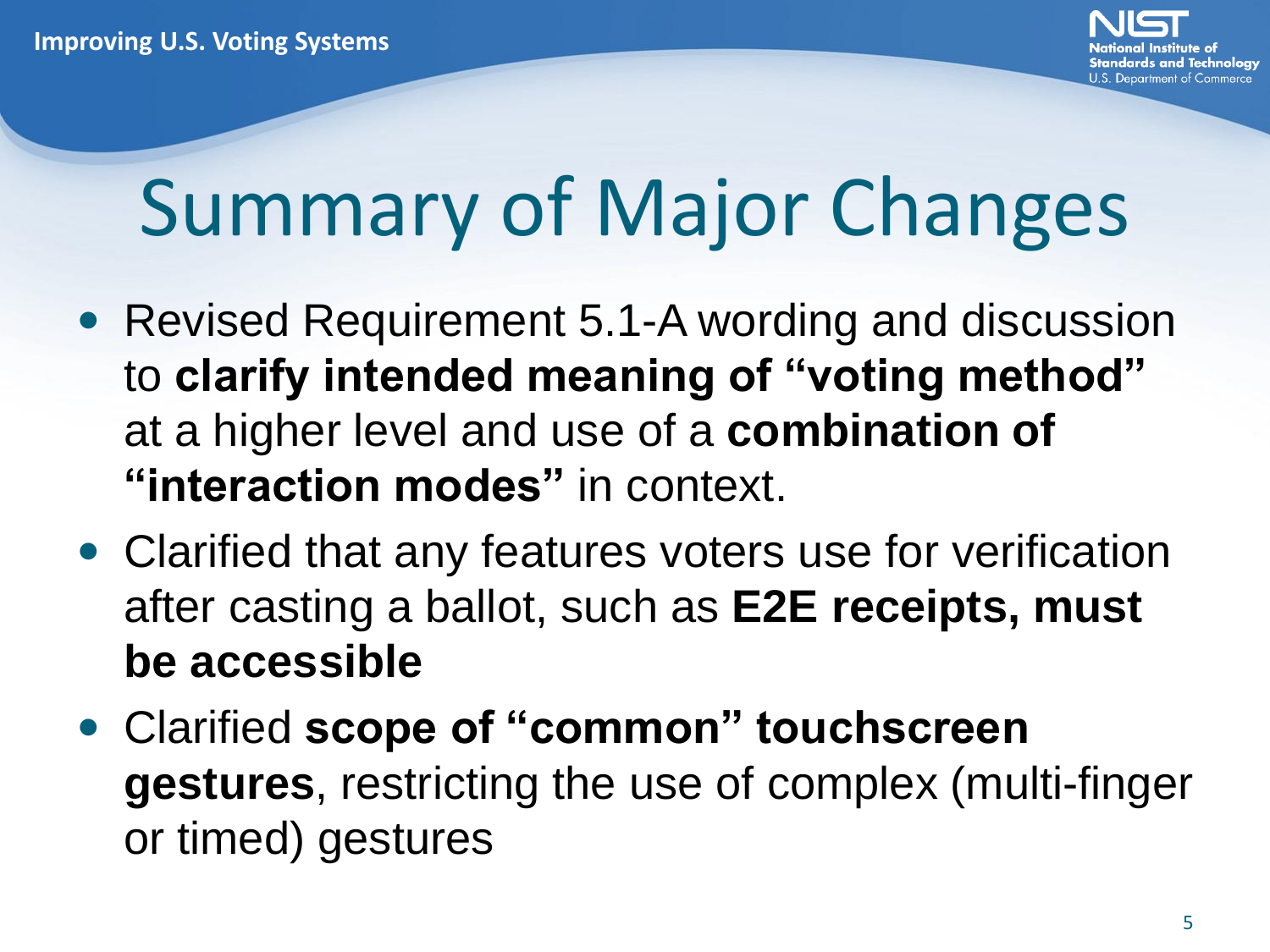- Updates to **wheelchair accessibility and ADA harmonization** based on US Access Board comments
- Edited 8.3 and 8.4 with consistent and parallel wording to **clarify "usability test" and "reasonably easy"**
- Plan for guidance for deploying ballot marking devices to **support "no discrimination"**